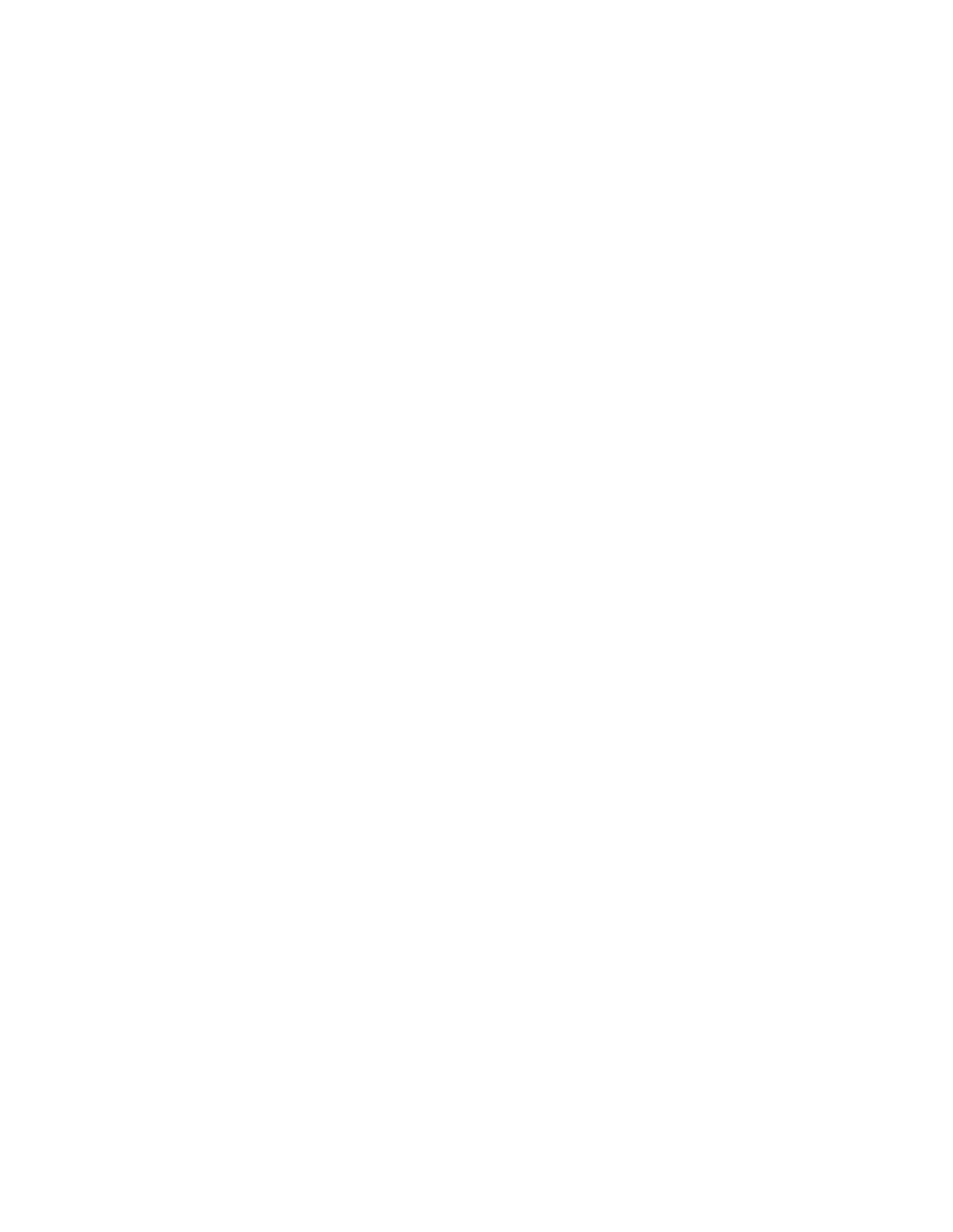AN ACT to amend and reenact §20-5-16 of the Code of West Virginia, 1931, as amended, relating 2 to the authority of the Division of Natural Resource to enter into certain contracts. *Be it enacted by the Legislature of West Virginia:*

#### **ARTICLE 5. PARKS AND RECREATION.**

## **§20-5-16. Authority to enter into contracts with third parties to construct recreational facilities and cabins; public comment.**

 (a) Notwithstanding any other provision of this code to the contrary, in addition to all other powers and authority vested in the director, he or she may:

 (1) Enter into contracts with third parties for the financing, construction, and operation of new recreational, lodging, and ancillary facilities at all state parks and state forests under the jurisdiction of the Division of Natural Resources except for Watoga State Park. The contracts may allow and recognize both direct and subsidiary investment arrangements. The term of the contracts may not exceed a period of 40 years, at which time the full title to the recreational facilities shall vest in the state, except as otherwise provided in this section;

 (2) Enter into contracts with third parties for the construction, but not the operation, of cabins at any state park or forest. Upon completion of the construction of the cabins, full title to the cabins shall immediately vest in the state and the cabins shall be operated by the parks and recreation section;

 (3) Authorize the construction of at least five cabins by any single third party in state parks 14 and state forests which do not offer the facilities on the effective date of this subsection; and

 (4) Propose emergency and legislative rules, in accordance with §29A-3-1 *et seq.* of this code, that set the conditions upon which the director may enter into a contract with a single third 17 party proposing to construct cabins.

 (b) Any contract entered into pursuant to this section shall be approved prior to execution by the Secretary of the Department of Commerce, the Secretary of the Department of Tourism, and the Secretary of the Department of Economic Development.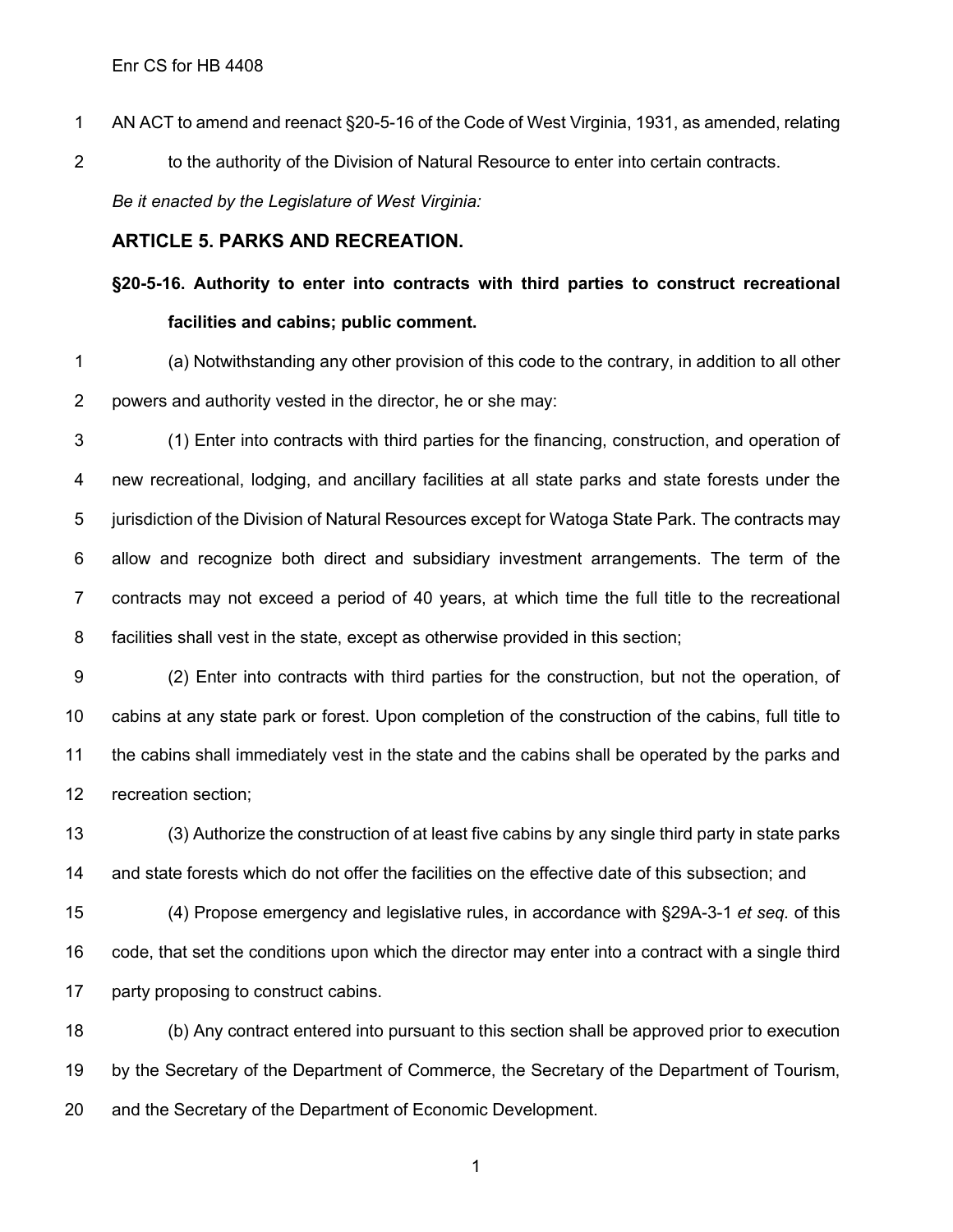(c) A contract may provide for renewal for the purpose of permitting continued operation of the facilities at the option of the director for a term or terms not to exceed 10 years.

 (d) The director shall provide prior electronic notice of any contract, extension, and renewal entered into pursuant to this section to the Joint Committee on Government and Finance.

 (e) Any vendor which is contracted with pursuant to this section may not employ or contract with the individual who holds the position of director when the contract is executed for a period of one year following the individual's separation from the position of director.

 (f) Prior to initiating a contract for new recreational, lodging, and ancillary facilities at all state parks and state forests under the jurisdiction of the Division of Natural resources, the director shall conduct a public hearing to be held at a reasonable time and place within the county in which the facility is located. Notice of the time, place and purpose of the public hearing shall be provided as a Class II legal advertisement in accordance with §59-3-2 of this code which notice shall be given at least for the first publication 20 days in advance of the hearing.

(g) *Stonewall Jackson Lake State Park. —*

 (1) With respect to the financing, construction, and operation of lodging at Stonewall Jackson Lake State Park, in addition to the lodging in existence as of July 1, 2008, contracts entered into pursuant to this section may grant, convey, or provide for commercially reasonable lodging usage and related rights and privileges all on terms and conditions as the director may deem appropriate, desirable or necessary to attract private investment for the construction of additional lodging units.

 (2) No contracts may be entered into prior to the preparation of lodging unit development plans and standard lodging unit contract documents in a form and at a level of detail acceptable to the United States Army Corps of Engineers and the director, and subsequent to the presentation of the lodging unit development plans and standard lodging unit contract documents to the Joint Committee on Government and Finance for review and comment.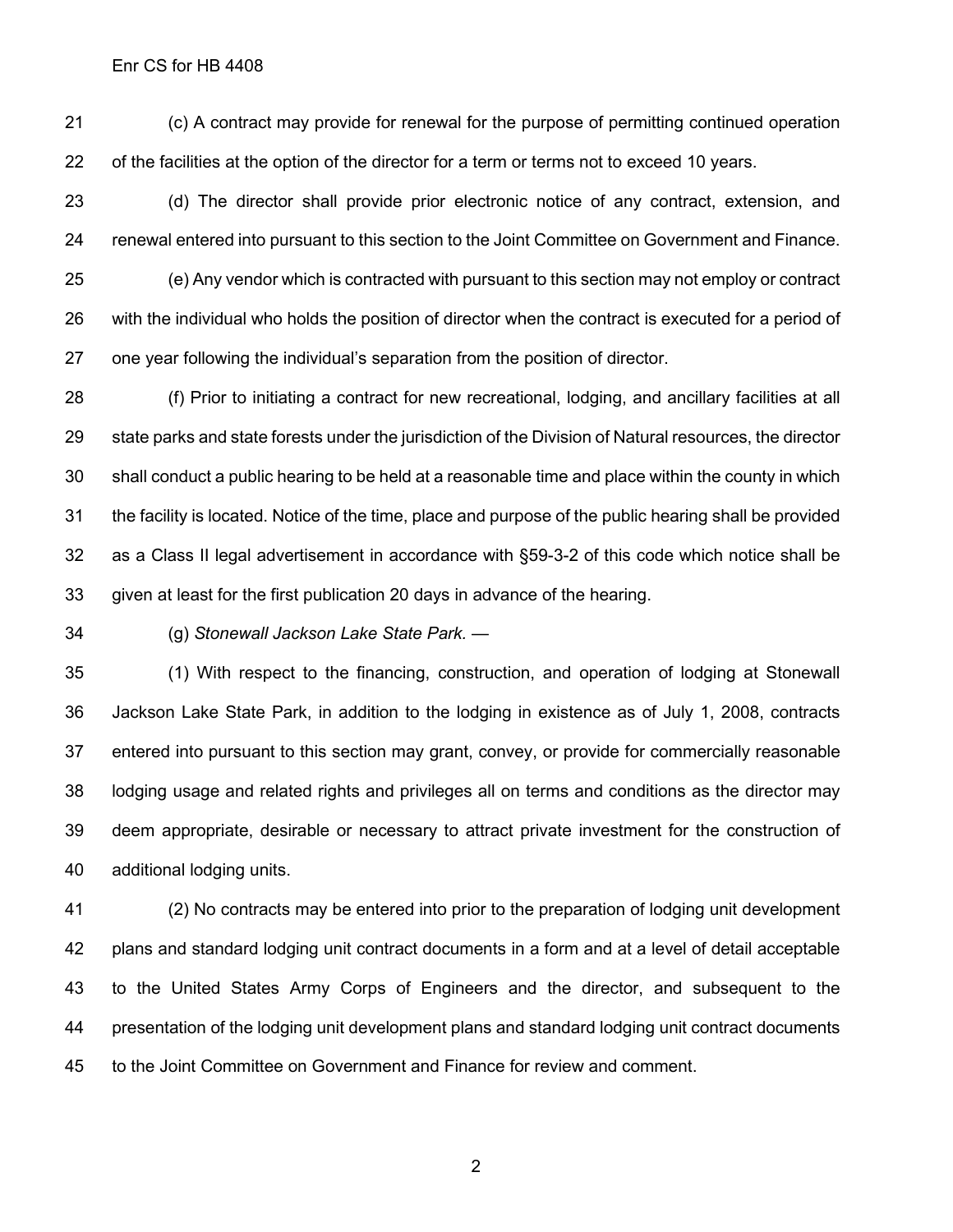(3) At a minimum, the lodging unit development plans and standard lodging unit contracts shall comply with the following requirements:

 (A) That no more than 100 additional lodging units may be constructed, in addition to the lodging in existence as of July 1, 2008;

 (B) That lodging unit contracts, with respect to any additional lodging units that may be financed, constructed or operated pursuant to the provision of this section, shall generally conform to the contracts entered into by federal agencies or the National Park Service with private parties regarding privately financed property that is constructed, developed or operated on public lands administered by federal agencies or the National Park Service, subject to modification and adaptation by the director as the director deems appropriate, suitable and relevant to any lodging units to be constructed at Stonewall Jackson Lake State Park.

 (C) That a party granted rights and privileges under lodging unit contracts awarded under the provisions of this subsection shall have the right to renew his or her or its lodging unit contract for successive terms not to extend beyond the termination date of the state's lease with the United States Army Corps of Engineers; or, in the event that the state's lease with the United States Army Corps of Engineers is extended beyond the termination date of the lease as of July 1, 2007, not to exceed five 10-year extensions or renewals beyond the termination date of the lease between the state and the United States Army Corps of Engineers in effect as of July 1, 2007: *Provided,* That the party extended the renewal rights is in compliance with all material rights, duties and obligations arising under his or her or its contract and all relevant and applicable provisions of federal, state and local laws, rules, regulations, contracts or agreements at the time of renewal: *Provided, however,* That if the director makes an affirmative determination that further renewals beyond the time periods set forth in this subsection are in the best interest of the state and Stonewall Jackson Lake State Park, giving due consideration to financial, operational and other considerations deemed relevant and material by the director, that the director may authorize further renewals;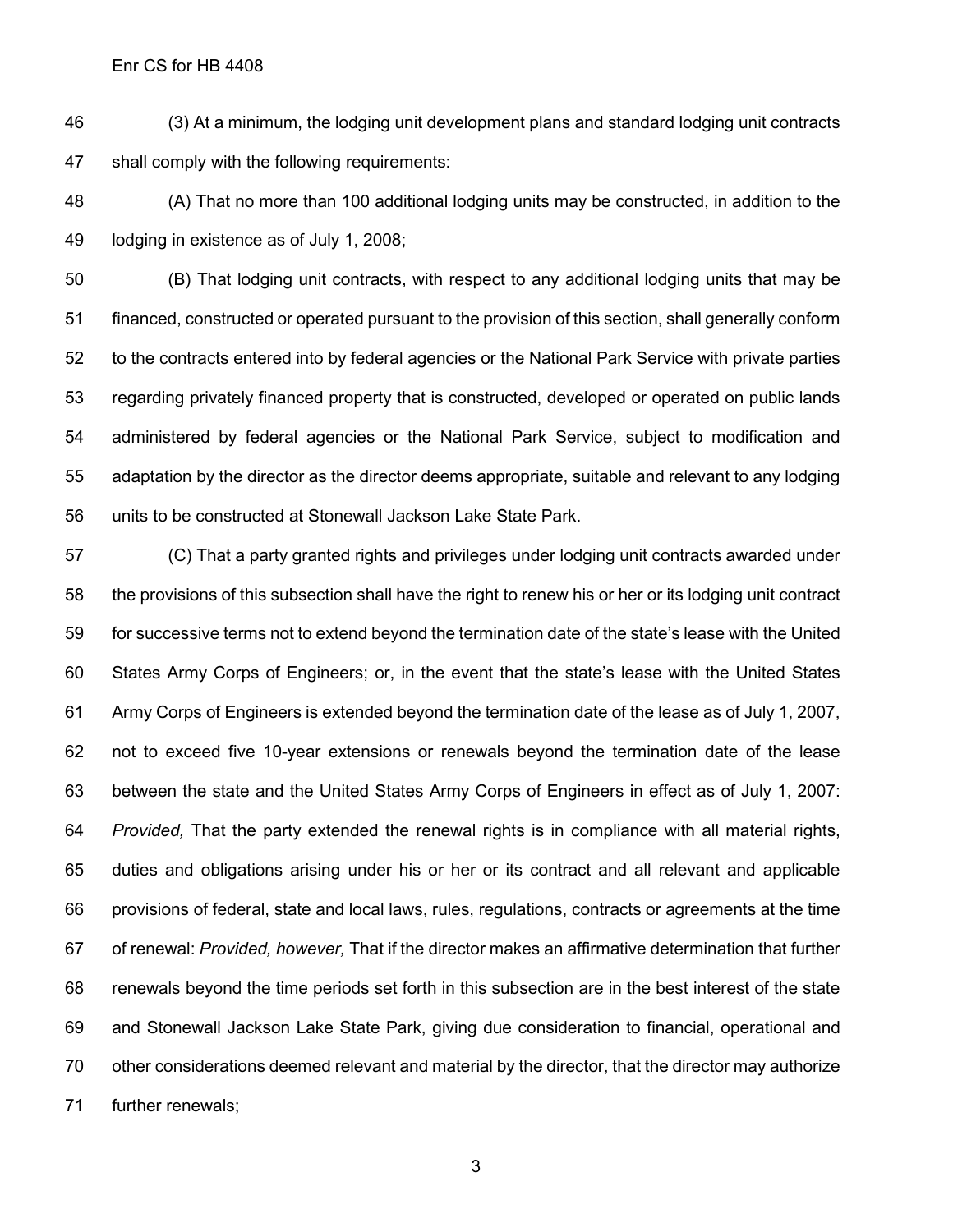(D) That all rights and privileges arising under a lodging unit contract shall be transferred to the state or the state's designee upon the expiration or termination of the contract, upon the terms and conditions as each contract may provide or as may otherwise be agreed upon between the parties;

 (E) That the state is not obligated for any costs, expenses, fees, or other charges associated with the development of the additional lodging units under this subsection or the operation and maintenance of the additional lodging units over time, including, but not limited to, costs associated with infrastructure improvements associated with development or operation of the additional lodging units. In his or her discretion, the director may engage professionals to assist the state in connection with its review and oversight of development of the additional lodging units;

 (F) That at any time following the initial term and first renewal period of any lodging unit contract entered into with a private party with respect to an additional lodging unit that is constructed under this section, the state shall have the right and option, in its sole discretion, to purchase a lodging unit or lodging units in accordance with the provisions of this subsection and any and all contracts that may be entered into from time to time under this section;

 (G) That the state may elect to purchase a lodging unit from a private party. If the private party is paid the fair value of the private party's residual rights and privileges under the lodging unit contract, the residual rights and privileges to be valued generally in accordance with the valuation standards set forth in the National Park Service's standard contract provisions, or other relevant federal agency standards applicable to similar or like contract rights and provisions as may be in existence at the time of transfer, all as the same may be considered relevant and appropriate by the director, and all in the exercise of the director's reasonable discretion. Nothing in this section is intended or may be construed to impose an obligation on the state to purchase, buy, buy out or otherwise acquire or pay for any lodging unit under this section, or to limit the right and ability of a private party to donate or contribute his or her or its interest in and to any lodging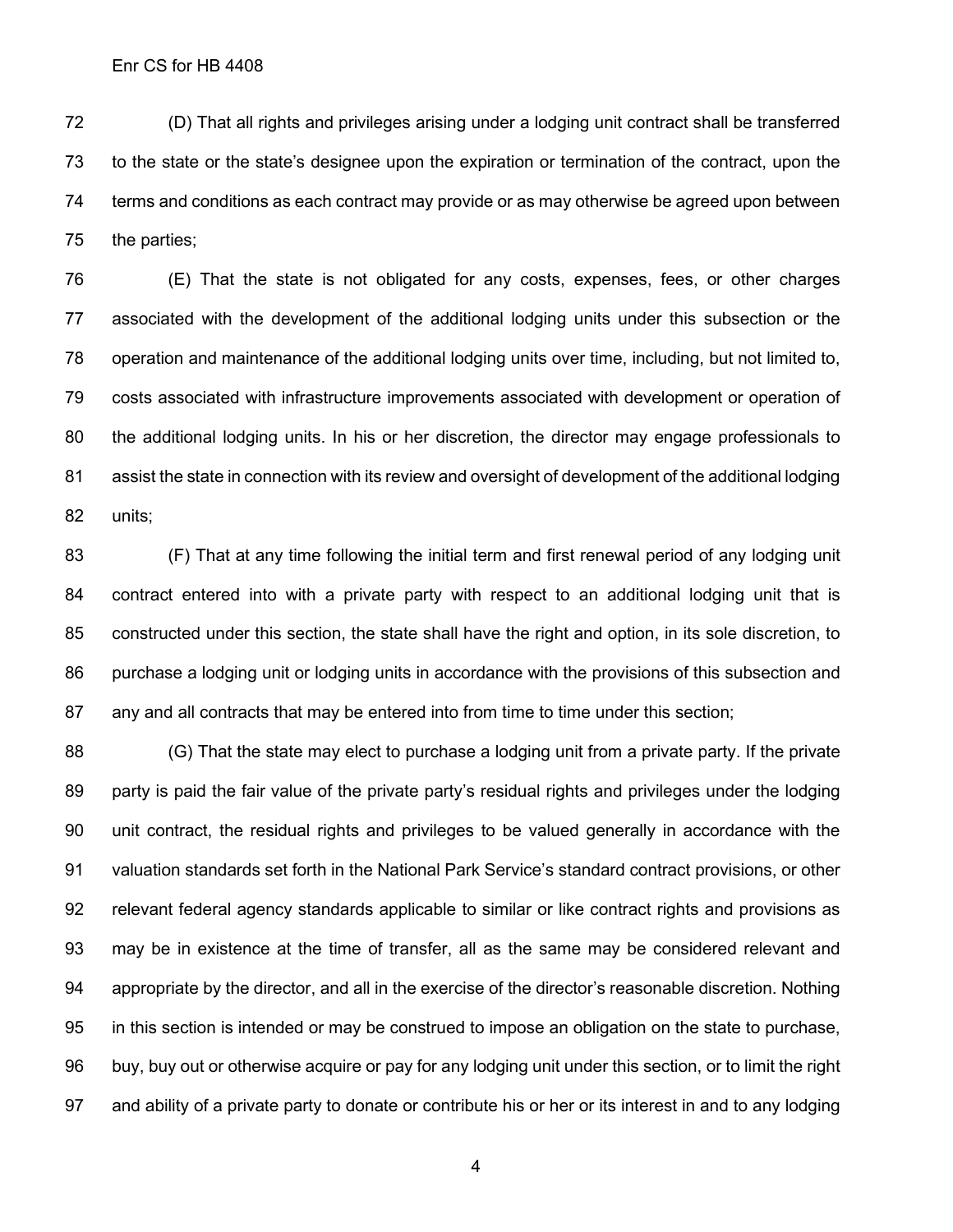unit constructed under this section to the state or any charitable foundation that may be established and operating from time to time to support the continued operation and development of Stonewall Jackson Lake State Park;

 (H) That the state has no obligation whatsoever to purchase, buy, buy out or otherwise acquire or pay for any lodging unit that is developed or constructed under this section; and

 (I) The director may review and approve the form and content of all contracts that may be entered into pursuant to this subsection in connection with the development, operation, and maintenance of additional lodging units at Stonewall Jackson Lake State Park.

 (h) Any facilities constructed under the authority granted under this section must be in accordance with the purpose, powers, and duties of the Section of Parks and Recreation as provided by §20-5-3 of this code.